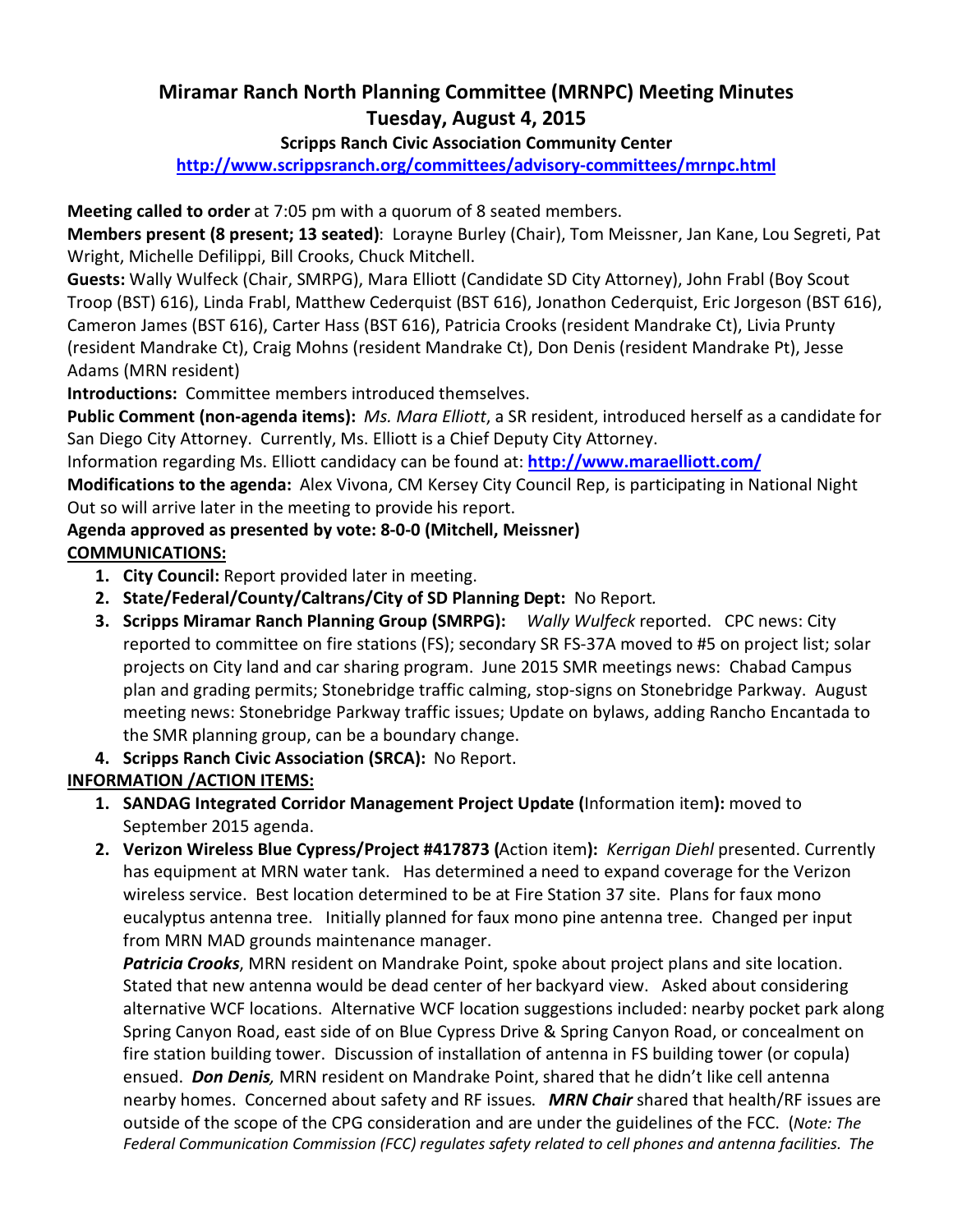city, and thus community planning groups, is not permitted to evaluate applications based on health-related concerns due to regulations in the Telecommunication Act of 1996.)

Kerrigan Diehl shared that Verizon Wireless wants to work together with the community to develop suitable solutions. Suggested that WCF plans include change of antenna type/location to a concealed tower approach with the equipment enclosure at the current site.

Livia Prunty and Craig Mohns, MRN residents on Mandrake Point, also spoke about WCF site location choice and desire to relocate the antenna location. Ms. Diehl shared that the coverage maps and testing selected the FS location as the best choice for the Verizon WCF application. A motion was made by Meissner, with a second by Wright, to recommend Verizon Wireless revise the WCF permit application to use a concealed antenna in the fire station tower with the above ground equipment enclosure, and revisit the committee in September. Motion passed by vote of 8-0-0.

#### 3. MAD Update (Information item): Chair presented.

The MAD continues to work toward increasing the use of drought tolerant plants and materials in the landscaping. Many renovations are still in progress. The MAD monthly reports posted online on the MRN webpage and shared in SRCA e-media. Topics of interest include: (1) Recent request for replacement of concrete fence rails in MRN open space by MRN resident. A PO has been submitted for \$2,500 to South Bay Fence for repairs or replacement of cement fences; (2) Status of MRN Developer Fund Agreement designations. Need to find a new contractor to build the gazebo/shade structure; (3) Working on a couple of funding proposals for additional improvements at Dry Creek Fire Retardant Garden; (4) Several varieties of butterflies have been observed at the Butterfly Park.

#### CONSENT AGENDA:

1. June 2, 2015 minutes – approved.

#### COMMUNICATIONS revisited:

1. City Council District 5: Alex Vivona reported.

Apologized for arriving late to meeting, attended several National Night Out neighborhood parties in the SR community this evening. CM Kersey's office is leading the repaving of 1,000 miles of San Diego streets over the next five years. In an effort to crack down on neighborhood speeding, CM Kersey and SD Police Dept purchased two new speed trailers to help officers slow down traffic in problem areas. CM Kersey attended the SR Day at the Lake event on July 25<sup>th</sup>. July-August 2015 Kersey Report can be found at:

http://www.sandiego.gov/citycouncil/cd5/pdf/eblasts/2015/kerseyreportv3i7.pdf.

SR residents with any questions or concerns can contact Alex at: avivona@sandiego.gov.

#### COMMITTEE REPORTS:

- 1. Chair Report: August 2015 Chair Report is circulated by email, posted on MRN webpage and attached with posted agenda.
- 2. CPC Report: Wally Wulfeck provided a report in SMRPG communications.
- 3. MRN MAD: Reported as Information Item above.
- 4. Public Facilities Financing Plan (PFFP): No report.
- 5. YMCA, Open Space, Parks & Recreation: No reports.
- 6. Round Table: Meissner commented that MRNPC should consider rescheduling meeting dates to not conflict with the annual August National Night Out event in the SR community. Members shared that the first Tuesday of the month presents a conflict for some on: Sept  $1<sup>st</sup>$  (possible first day of K-12 school in SR), Nov  $1<sup>st</sup>$  (Election Day), and August  $3<sup>rd</sup>$  (National Night Out).

#### Other Business: None.

Adjourned at 8:20pm.

\_\_\_\_\_\_\_\_\_\_\_\_\_\_\_\_\_\_\_\_\_\_\_\_\_\_\_\_\_\_

Next regular meeting is scheduled for Tuesday, September 1, 2015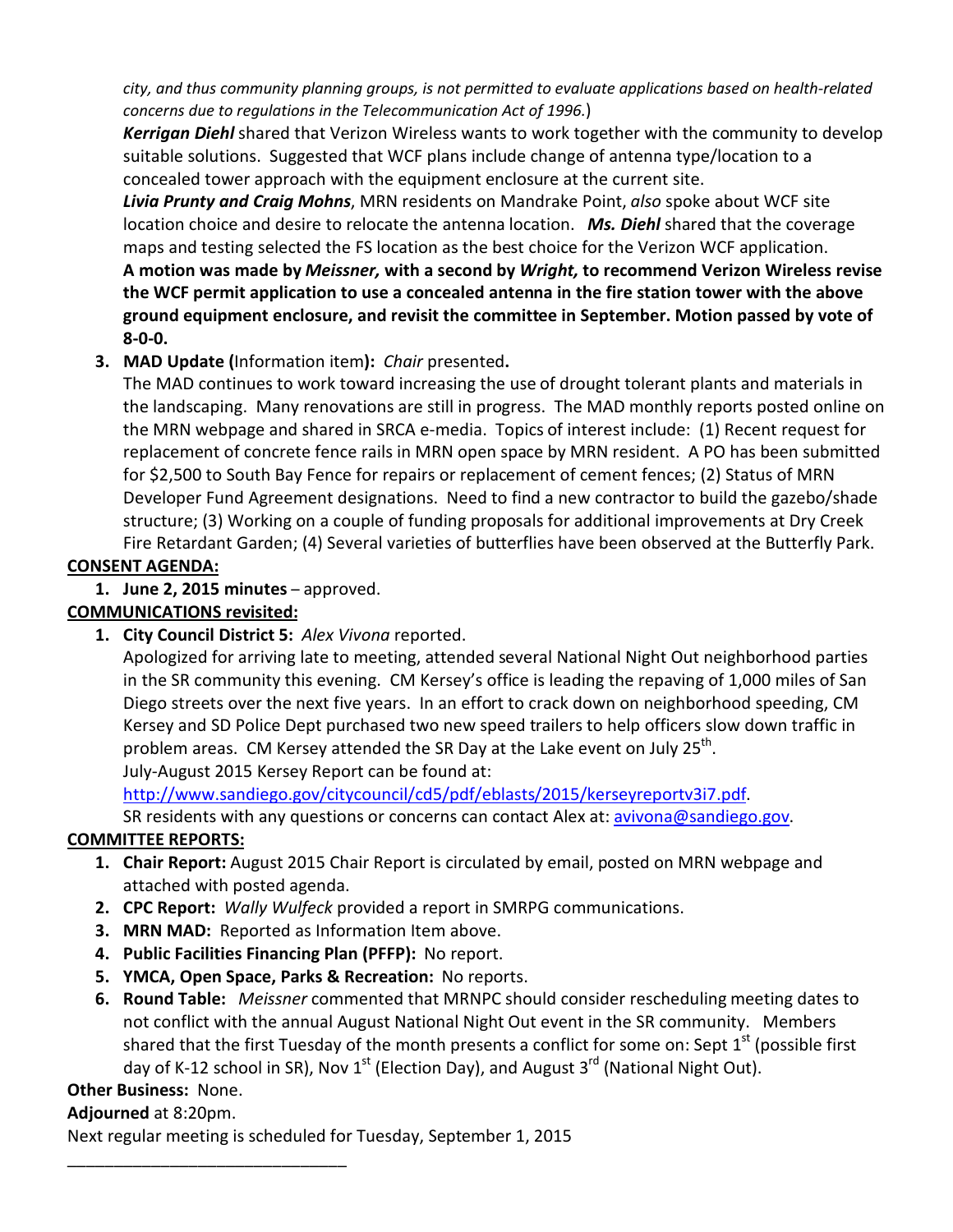# MIRAMAR RANCH NORTH PLANNING COMMITTEE (MRNPC)

**Voluntary Sign In** 

Date:

**Name Affilation Email Address** We URNIM oval రం Tricogno 6  $\infty$  is Linda Frableyahou.com  $\epsilon$  $\overline{1}$  $A \sim H R$  $B<sub>0</sub>$ Troop 616  $1s +$ le.  $\iota$  $\iota$  $\frac{1}{2}$  $\mathbf{1}$  $\prime$ Cameron by Scout Troop 616  $O_1AG$ 76.  $c$  or  $d$ Attorney mewellioff email com  $ec$ perodes@sen.rr.com Mandrake  $\mathcal{L}$ Mand ve V ESAN.RR. Com  $sesan.fr.corn$ Mandreke WISE SON, IT, COM  $P_C$  $Rn$ W M  $m_{\alpha}$ Rino MRKPC MA. Ù  $e_{\mathcal{S}}$ œ  $a_n$ sdecima  $C<sub>1</sub>$  $\alpha$ m MATCHEEL MRA AC  $\mathcal{U}_2$ 04